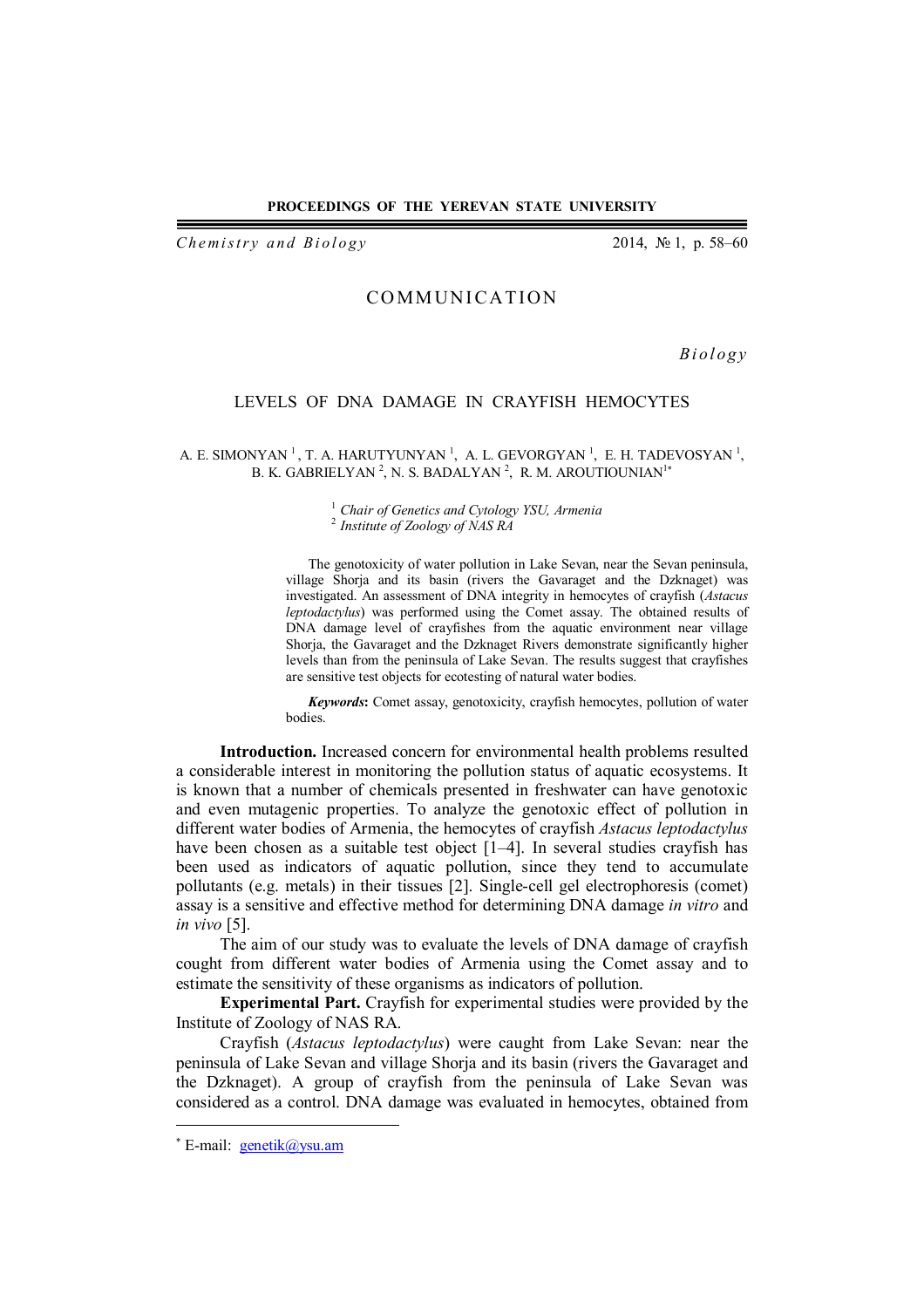the pericardial sinus by syringe and needle. As an anticoagulant a homemade solution was used: 0.49 *M* NaCl, 30 *mM* trisodium citrate, 10 *mM* EDTA, pH 6 in ratio hemolymph : anticoagulant =1:1.5. The level of DNA damage was evaluated by standard alkaline single-cell gel electrophoresis (Comet assay) [5]. Slides were examined using fluorescent microscope (ZEISS, Germany) at 250×magnification. At least 150 cells were scored per animal (50 cells scored per each of three replicate slides). Images of comets were recorded with a video camera with high sensitivity (Variocam, PCO, Germany) and processed on a computer program Comet Assay IV (Version 4.3).

Statistical analysis of the results was performed using SPSS 19 with application of non-parametric Mann-Whitney test (U-test). The levels of DNA damage in hemocytes of crayfish from aquatorium of Lake Sevan nearby the peninsula and viallage Shorja and its basin (rivers the Gavaraget and the Dzknaget) were analyzed by parameter of Tail intensity and Tail moment (see Figure) of Comet assay.



The levels of Tail moment in crayfish hemocytes.

 $*$  – significant difference ( $p<0.01$ ) in comparison with the peninsula of Lake Sevan.

Significant differences in both parameters of DNA damage were detected (p<0.01) in hemocytes of crayfish from rivers the Gavaraget and the Dzknaget and water near village Shorja in comparison with peninsula of Lake Sevan.

The levels of DNA damage by both parameters were significantly higher in crayfhish from Shorja and the Gavaraget River, in comparison the levels of DNA damage of crayfish from the Dzknaget River  $(p<0.001)$ . So, according to obtained results of genotoxicity, we can classify the DNA damage in crayfish: Shorja  $\geq$ ≥ Gavaraget > Dzknaget > peninsula of Lake Sevan.

The correlation analysis on the base of comparison of the levels of DNA damage with several ions in studied water bodies was performed (see Table). The results reveal low correlation between parameters of DNA damage and analyzed ions in water.